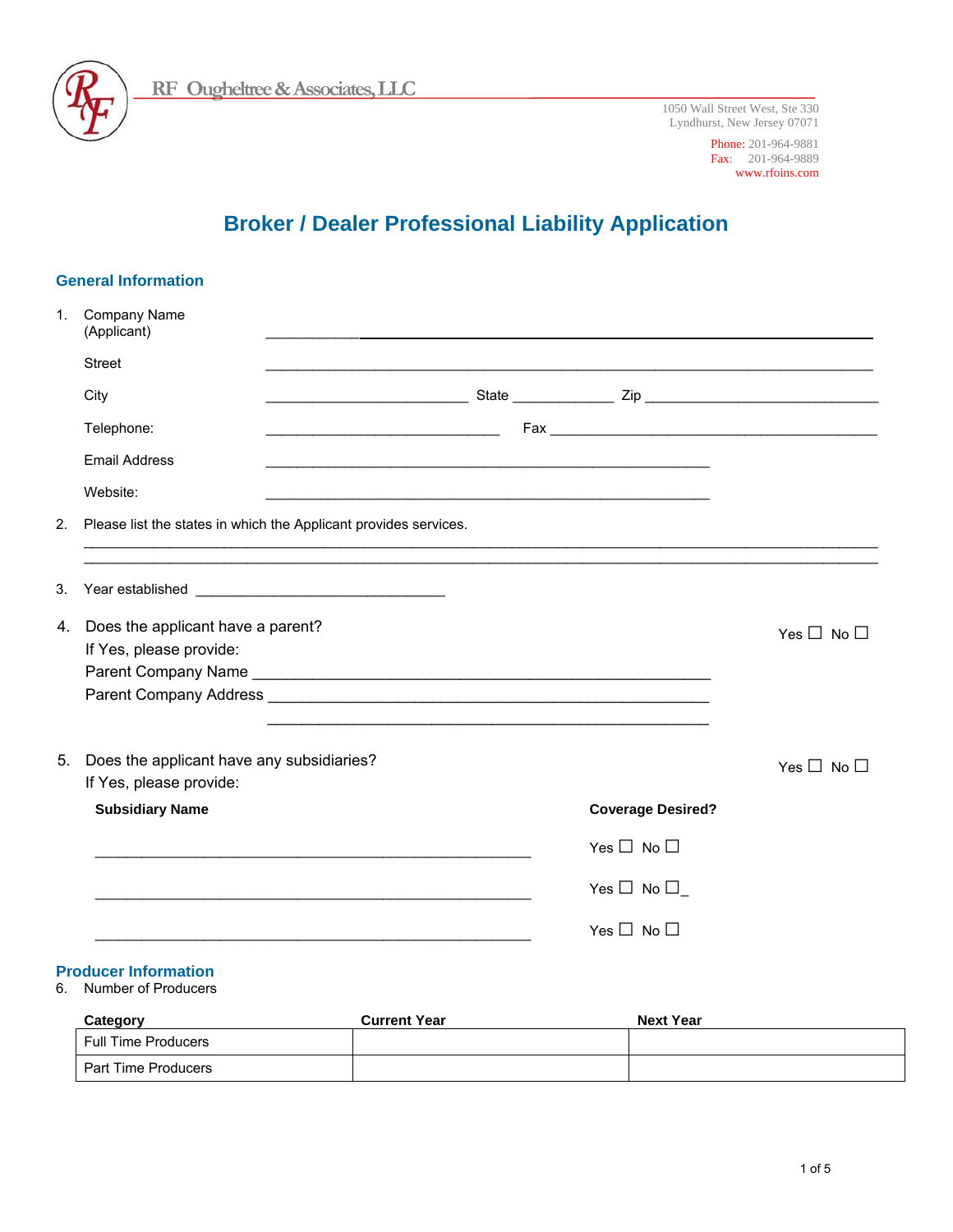## 7. How many producers are licensed as:

|                                                                                                              | Series 6:                                         | Series 22:            |  |
|--------------------------------------------------------------------------------------------------------------|---------------------------------------------------|-----------------------|--|
|                                                                                                              | Series 7: _______                                 | Series 24/27: _______ |  |
|                                                                                                              | Series 11: _______                                | Other: $\_\_$         |  |
|                                                                                                              | 8. How many Producers are:                        |                       |  |
|                                                                                                              | Employees (W2's): ______________                  |                       |  |
|                                                                                                              | Independent Contractors (1099's): _______________ |                       |  |
| If there are any 1099's, how many are domiciled or have their principal place of business In New York state? |                                                   |                       |  |

#### **Revenue**

9. Annual revenues from all sources.

| Year                       | <b>Annual Total Gross</b><br>Revenues (100%) | % Commission Revenues | % Fee Only Revenues |
|----------------------------|----------------------------------------------|-----------------------|---------------------|
| Last year 20               |                                              | $\frac{0}{6}$         | $\frac{0}{6}$       |
| Present Year 20            |                                              | $\frac{0}{0}$         | %                   |
| Projected for Next Year 20 |                                              | %                     | %                   |

## **Financial and Product / Service Information**

10. Please set forth the percentage of revenue which is derived from the following services:

| % | <b>Full Services</b><br>Securities Brokerage   | %    | Registered Investment<br><b>Advisory Services</b> | $\%$ | Other. Please specify                                                                                |
|---|------------------------------------------------|------|---------------------------------------------------|------|------------------------------------------------------------------------------------------------------|
| % | <b>Discount Securities</b><br><b>Brokerage</b> | $\%$ | Underwriting (Public<br>Private                   |      |                                                                                                      |
| % | Life, Accident, Health<br>Disability Insurance | $\%$ | Market Making /<br>Specialist Activity            | $\%$ | Please confirm that<br>product percentages total<br>100% by putting 100% in<br>the line to the left. |

%\_\_\_\_\_\_\_\_ Financial Planning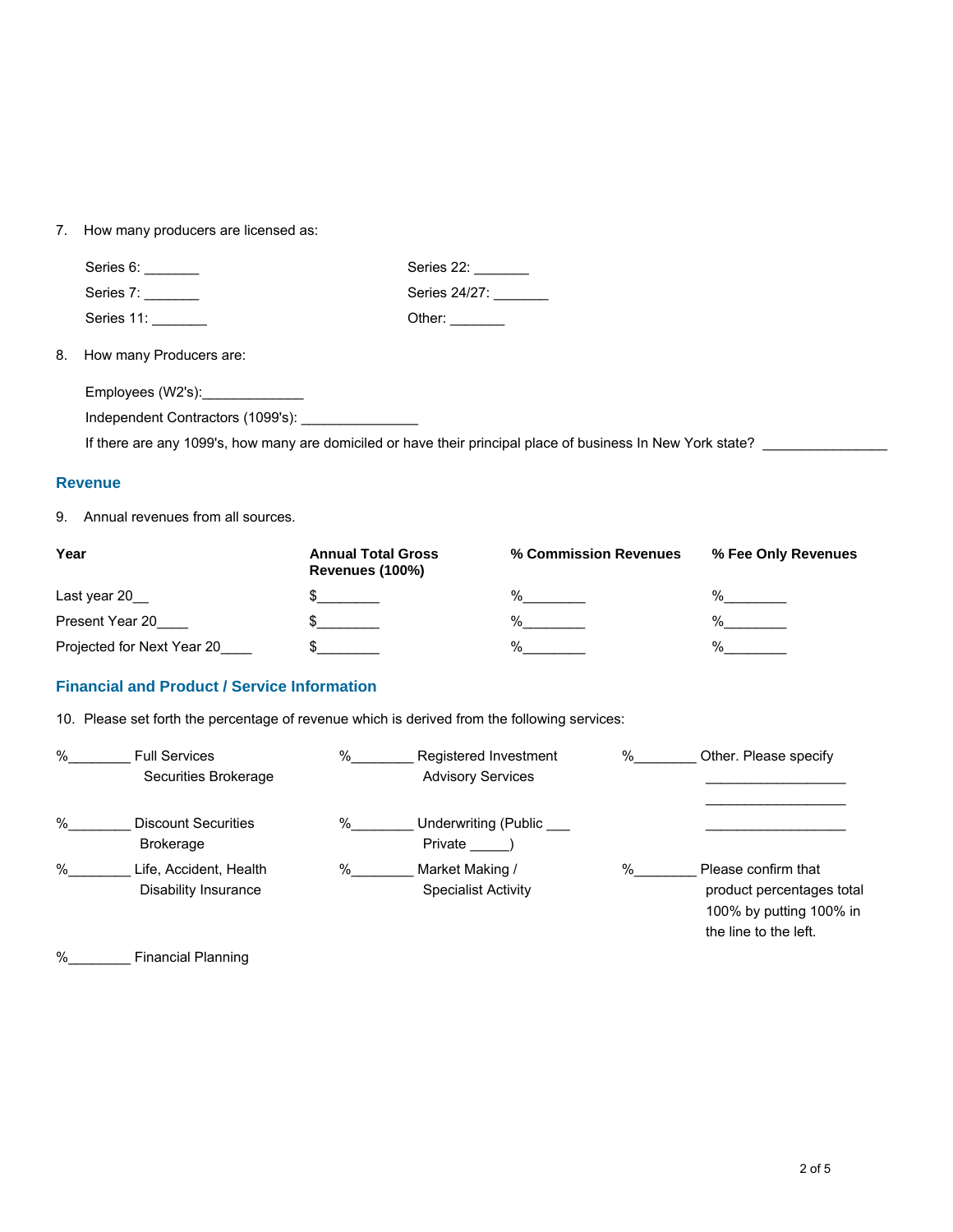11. Please set forth the percentage of revenue which are derived from the following products:

| $\%$             | ri. Piease set ionni nie percentage or revenue which are derived from the following products.<br><b>Total Stocks</b>                                                                                                                     | $\%$ |                | Unregistered Securities                                                                                               | $\%$ | <b>Structured Financial Products</b>                                                                                                                                                                                           |
|------------------|------------------------------------------------------------------------------------------------------------------------------------------------------------------------------------------------------------------------------------------|------|----------------|-----------------------------------------------------------------------------------------------------------------------|------|--------------------------------------------------------------------------------------------------------------------------------------------------------------------------------------------------------------------------------|
| %                | Listed Stocks                                                                                                                                                                                                                            |      |                | % Stocks & Bonds                                                                                                      |      | $\%$<br>Asset / Mortgage                                                                                                                                                                                                       |
|                  | $\%$<br><b>Unlisted Stocks</b>                                                                                                                                                                                                           |      | $\%$           | Limited                                                                                                               |      | <b>Backed Securities</b>                                                                                                                                                                                                       |
|                  | $\%$<br>Penny (unlisted                                                                                                                                                                                                                  |      |                | Partnerships                                                                                                          |      | $\%$<br>Collateralized                                                                                                                                                                                                         |
|                  | and trading for                                                                                                                                                                                                                          | %    |                | Unregistered                                                                                                          |      | Mortgage / Debt                                                                                                                                                                                                                |
|                  | less than \$5)                                                                                                                                                                                                                           |      |                | Private REITS                                                                                                         |      | Obligations                                                                                                                                                                                                                    |
| $\%$             | <b>Total Bonds</b>                                                                                                                                                                                                                       |      |                | <b>Private Placements</b>                                                                                             | %    | Other. Please specify                                                                                                                                                                                                          |
|                  | % ______ Investment Grade                                                                                                                                                                                                                |      | %              | IRS Section 1035                                                                                                      |      |                                                                                                                                                                                                                                |
|                  | "Junk"<br>%                                                                                                                                                                                                                              |      |                | Exchanges                                                                                                             |      |                                                                                                                                                                                                                                |
| $\%$             | <b>Mutual Funds</b>                                                                                                                                                                                                                      | %    | Private Equity |                                                                                                                       |      |                                                                                                                                                                                                                                |
|                  | %___________Hedge Funds                                                                                                                                                                                                                  | %    | Derivatives    |                                                                                                                       | %    | <b>Commercial Paper</b>                                                                                                                                                                                                        |
|                  | % Other                                                                                                                                                                                                                                  |      | %              | <b>Option Contacts</b>                                                                                                | %    | Life or Viatical Settlements                                                                                                                                                                                                   |
| $\%$             | <b>Registered Public Real</b>                                                                                                                                                                                                            |      |                | (other than covered                                                                                                   | %    | <b>Proprietary Financial Products</b>                                                                                                                                                                                          |
|                  | <b>Estate Investment Trusts</b>                                                                                                                                                                                                          |      |                | calls)                                                                                                                | %    | Please confirm that                                                                                                                                                                                                            |
|                  | (REITS)                                                                                                                                                                                                                                  |      | %              | Warrants                                                                                                              |      | product percentages total                                                                                                                                                                                                      |
| %                | <b>Limited Partnerships</b>                                                                                                                                                                                                              |      | $\%$           | <b>Future Contracts</b>                                                                                               |      | 100% by putting 100% in                                                                                                                                                                                                        |
| %                | <b>Equity Indexed Annuities</b>                                                                                                                                                                                                          |      |                | (Commodities,                                                                                                         |      | the line to the left.                                                                                                                                                                                                          |
| %                | Variable Annuities                                                                                                                                                                                                                       |      |                | Currency, etc.)                                                                                                       |      |                                                                                                                                                                                                                                |
| %                | <b>Fixed Annuities</b>                                                                                                                                                                                                                   | %    |                | Other. Please                                                                                                         |      |                                                                                                                                                                                                                                |
| %                | <b>Fixed Life Insurance</b>                                                                                                                                                                                                              |      |                | specify.                                                                                                              |      |                                                                                                                                                                                                                                |
|                  | % _______ Individual                                                                                                                                                                                                                     |      |                |                                                                                                                       |      |                                                                                                                                                                                                                                |
|                  | % Group                                                                                                                                                                                                                                  |      |                |                                                                                                                       |      |                                                                                                                                                                                                                                |
| %                | Health, Accident,                                                                                                                                                                                                                        |      |                | <u> 1980 - Johann John Stein, markin fan it ferstjer fan it ferstjer fan it ferstjer fan it ferstjer fan it fers</u>  |      |                                                                                                                                                                                                                                |
|                  | Disability Insurance                                                                                                                                                                                                                     |      |                |                                                                                                                       |      |                                                                                                                                                                                                                                |
|                  |                                                                                                                                                                                                                                          |      |                | <u> 1980 - Johann Barbara, martin amerikan basar dan berasal dalam basar dalam basar dalam basar dalam basar dala</u> |      |                                                                                                                                                                                                                                |
|                  | % Individual<br>$\%$<br>Group                                                                                                                                                                                                            |      |                |                                                                                                                       |      |                                                                                                                                                                                                                                |
|                  | 12. Does applicant seek coverage for the sale or servicing of any of the following financial products:<br>If Yes, please mark the appropriate box and complete the relevant supplemental application.                                    |      |                |                                                                                                                       |      | Yes $\Box$ No $\Box$                                                                                                                                                                                                           |
|                  | Unregistered Private Real Estate Investment Trusts and / or<br><b>Limited Partnerships</b>                                                                                                                                               |      |                | $\Box$ Life or Viatical Settlements                                                                                   |      |                                                                                                                                                                                                                                |
|                  | <b>Direct Private Placements</b>                                                                                                                                                                                                         |      |                |                                                                                                                       |      | Other - Please specify.                                                                                                                                                                                                        |
|                  | □IRS Section 1031 or 1035 Exchanges / Tenant in Common                                                                                                                                                                                   |      |                |                                                                                                                       |      |                                                                                                                                                                                                                                |
| <b>Interests</b> |                                                                                                                                                                                                                                          |      |                |                                                                                                                       |      |                                                                                                                                                                                                                                |
|                  | If no, please advise if the applicant has sold any of above listed products in the past 3 years. If so, please describe.                                                                                                                 |      |                |                                                                                                                       |      |                                                                                                                                                                                                                                |
|                  |                                                                                                                                                                                                                                          |      |                |                                                                                                                       |      |                                                                                                                                                                                                                                |
| C.               | 13. Please set forth:<br>a. The total number of customer accounts during the past twelve (12)months: _______________________<br>b. The average investment portfolio size of Applicant's clients:<br>The percentage of accounts that are: |      |                |                                                                                                                       |      |                                                                                                                                                                                                                                |
| Individual:      |                                                                                                                                                                                                                                          |      |                |                                                                                                                       |      |                                                                                                                                                                                                                                |
| Corporate:       |                                                                                                                                                                                                                                          |      |                |                                                                                                                       |      | Discretionary: Broker Dealer North American System of The Control of The Control of The Control of The Control of The Control of The Control of The Control of The Control of The Control of The Control of The Control of The |
| Institutional:   | <u> 1986 - John Stein, Amerikaansk politiker (</u>                                                                                                                                                                                       |      |                |                                                                                                                       |      | Registered Investment Adviser: _____________                                                                                                                                                                                   |
|                  |                                                                                                                                                                                                                                          |      |                |                                                                                                                       |      |                                                                                                                                                                                                                                |
|                  | d. Number of securities traded annually through the Broker-Dealer: ________________________________                                                                                                                                      |      |                |                                                                                                                       |      |                                                                                                                                                                                                                                |

e. Average dollar value of securities traded: \$ \_\_\_\_\_\_\_\_\_\_\_\_\_\_\_\_\_\_\_\_\_\_\_\_\_\_\_\_\_\_\_\_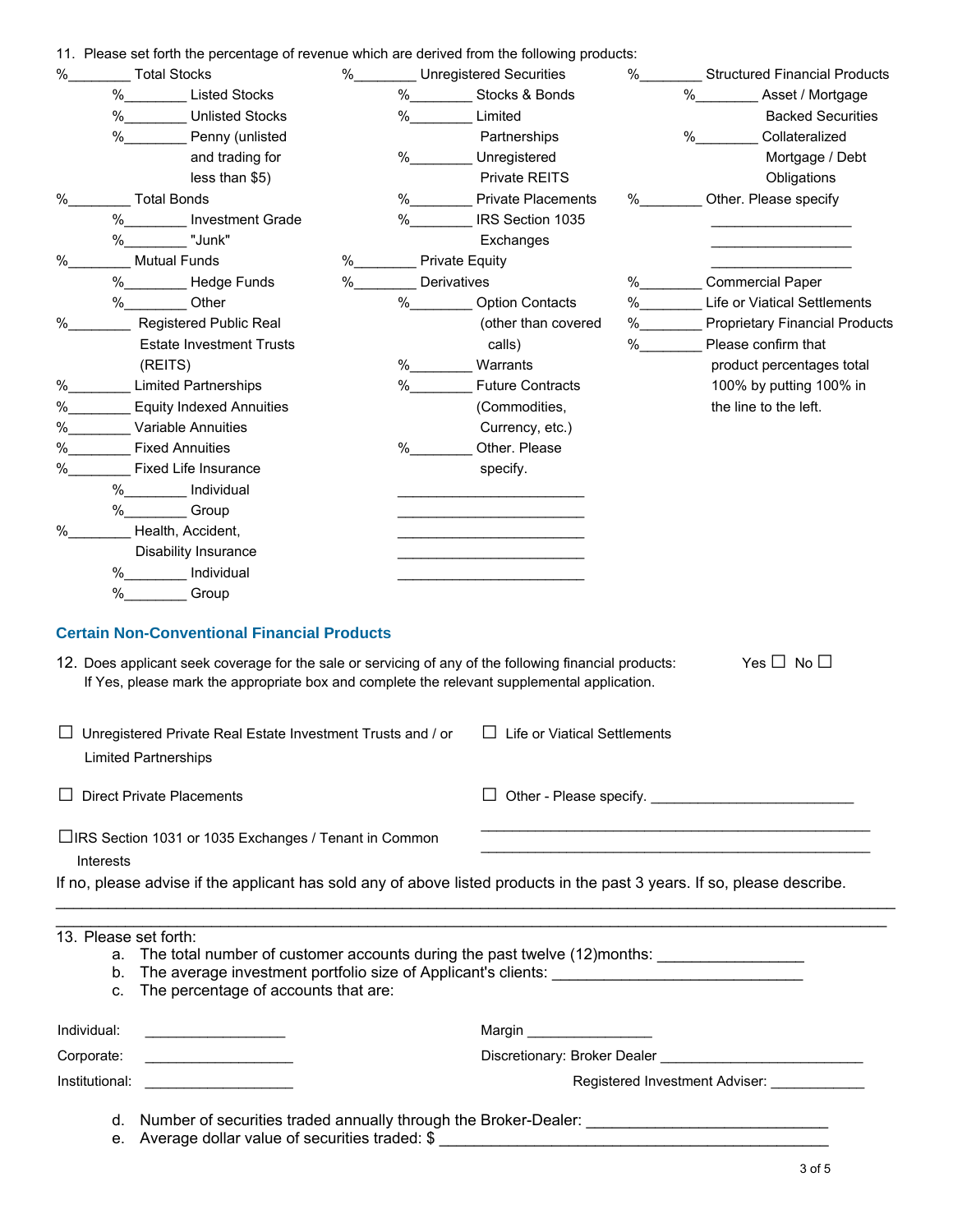14. If the answer to any of the below questions is Yes, you must provide details including a form U-4.

Has the applicant or any associated professional ever:

- a. Had a professional license or registration denied, suspended, revoked, non-renewed or  $\Box$  No  $\Box$  no  $\Box$
- b. Been formally reprimanded by any court, administrative or regulatory agency? Yes  $\Box$  No  $\Box$
- c. Had a complaint filed with any consumer agency, state securities department, insurance department, or your broker-dealer, SEC, NASD, or other regulatory agency? Yes  $\Box$  No  $\Box$
- d. Been audited by the SEC, NASD, any state securities department, or other licensing or regulatory agency? If yes, provide a copy of the audit letter and your response. Yes  $\Box$  No  $\Box$
- e. Been formally accused of violating any professional association's code of ethics? Yes  $\Box$  No  $\Box$
- f. Been convicted of a felony?  $\Box$
- g. Been involved in or is aware of any fee disputes including suits? Yes  $\Box$  No  $\Box$
- h. Ever had a trading loss in excess of \$5,000 If yes, provide details including dates, amounts and to whom the loss was paid.

 $\_$  . The contribution of the contribution of the contribution of the contribution of the contribution of the contribution of  $\mathcal{L}_\text{max}$  $\mathcal{L}_\mathcal{L} = \{ \mathcal{L}_\mathcal{L} = \{ \mathcal{L}_\mathcal{L} = \{ \mathcal{L}_\mathcal{L} = \{ \mathcal{L}_\mathcal{L} = \{ \mathcal{L}_\mathcal{L} = \{ \mathcal{L}_\mathcal{L} = \{ \mathcal{L}_\mathcal{L} = \{ \mathcal{L}_\mathcal{L} = \{ \mathcal{L}_\mathcal{L} = \{ \mathcal{L}_\mathcal{L} = \{ \mathcal{L}_\mathcal{L} = \{ \mathcal{L}_\mathcal{L} = \{ \mathcal{L}_\mathcal{L} = \{ \mathcal{L}_\mathcal{$ \_\_\_\_\_\_\_\_\_\_\_\_\_\_\_\_\_\_\_\_\_\_\_\_\_\_\_\_\_\_\_\_\_\_\_\_\_\_\_\_\_\_\_\_\_\_\_\_\_\_\_\_\_\_\_\_\_\_\_\_\_\_\_\_\_\_\_\_\_\_

- $Yes \Box No \Box$
- 15. Have any professional liability claims ever been made against the Applicant, Applicant's owners, Yes  $\Box$  No  $\Box$ <br>principals, directors, officers or employees?

 $Yes \Box No \Box$ 

If you answered Yes to the above question, please describe including name of claimant, type of service provided and allegation made: date claim was made; demand amount and final disposition including indemnity and expense amounts.

\_\_\_\_\_\_\_\_\_\_\_\_\_\_\_\_\_\_\_\_\_\_\_\_\_\_\_\_\_\_\_\_\_\_\_\_\_\_\_\_\_\_\_\_\_\_\_\_\_\_\_\_\_\_\_\_\_\_\_\_\_\_\_\_\_\_\_\_\_\_\_\_\_\_\_\_ \_\_\_\_\_\_\_\_\_\_\_\_\_\_\_\_\_\_\_\_\_\_\_\_\_\_\_\_\_\_\_\_\_\_\_\_\_\_\_\_\_\_\_\_\_\_\_\_\_\_\_\_\_\_\_\_\_\_\_\_\_\_\_\_\_\_\_\_\_\_\_\_\_\_\_\_  $\mathcal{L}_\mathcal{L} = \{ \mathcal{L}_\mathcal{L} = \{ \mathcal{L}_\mathcal{L} = \{ \mathcal{L}_\mathcal{L} = \{ \mathcal{L}_\mathcal{L} = \{ \mathcal{L}_\mathcal{L} = \{ \mathcal{L}_\mathcal{L} = \{ \mathcal{L}_\mathcal{L} = \{ \mathcal{L}_\mathcal{L} = \{ \mathcal{L}_\mathcal{L} = \{ \mathcal{L}_\mathcal{L} = \{ \mathcal{L}_\mathcal{L} = \{ \mathcal{L}_\mathcal{L} = \{ \mathcal{L}_\mathcal{L} = \{ \mathcal{L}_\mathcal{$ 

16. Does the Applicant or do the Applicant's owners, principals, directors, officer or employees have any knowledge or information of any act, error or omission which might reasonably give rise to a claim against any potential insured or its predecessors in business?

 $\mathcal{L}_\mathcal{L}$  , and the set of the set of the set of the set of the set of the set of the set of the set of the set of the set of the set of the set of the set of the set of the set of the set of the set of the set of th  $\mathcal{L}_\mathcal{L} = \{ \mathcal{L}_\mathcal{L} = \{ \mathcal{L}_\mathcal{L} = \{ \mathcal{L}_\mathcal{L} = \{ \mathcal{L}_\mathcal{L} = \{ \mathcal{L}_\mathcal{L} = \{ \mathcal{L}_\mathcal{L} = \{ \mathcal{L}_\mathcal{L} = \{ \mathcal{L}_\mathcal{L} = \{ \mathcal{L}_\mathcal{L} = \{ \mathcal{L}_\mathcal{L} = \{ \mathcal{L}_\mathcal{L} = \{ \mathcal{L}_\mathcal{L} = \{ \mathcal{L}_\mathcal{L} = \{ \mathcal{L}_\mathcal{$ \_\_\_\_\_\_\_\_\_\_\_\_\_\_\_\_\_\_\_\_\_\_\_\_\_\_\_\_\_\_\_\_\_\_\_\_\_\_\_\_\_\_\_\_\_\_\_\_\_\_\_\_\_\_\_\_\_\_\_\_\_\_\_\_\_\_\_\_\_\_\_\_\_\_\_\_

\_\_\_\_\_\_\_\_\_\_\_\_\_\_\_\_\_\_\_\_\_\_\_\_\_\_\_\_\_\_\_\_\_\_\_\_\_\_\_\_\_\_\_\_\_\_\_\_\_\_\_\_\_\_\_\_\_\_\_\_\_\_\_\_\_\_\_\_\_\_\_\_\_\_\_\_  $\mathcal{L}_\mathcal{L}$  , and the set of the set of the set of the set of the set of the set of the set of the set of the set of the set of the set of the set of the set of the set of the set of the set of the set of the set of th  $\mathcal{L}_\mathcal{L} = \{ \mathcal{L}_\mathcal{L} = \{ \mathcal{L}_\mathcal{L} = \{ \mathcal{L}_\mathcal{L} = \{ \mathcal{L}_\mathcal{L} = \{ \mathcal{L}_\mathcal{L} = \{ \mathcal{L}_\mathcal{L} = \{ \mathcal{L}_\mathcal{L} = \{ \mathcal{L}_\mathcal{L} = \{ \mathcal{L}_\mathcal{L} = \{ \mathcal{L}_\mathcal{L} = \{ \mathcal{L}_\mathcal{L} = \{ \mathcal{L}_\mathcal{L} = \{ \mathcal{L}_\mathcal{L} = \{ \mathcal{L}_\mathcal{$ 

If you answered Yes to the above question, please describe.

- 17. List any industry associations / memberships with which the applicant is affiliated?
- 18. Please indicate current coverage terms.

|            | <b>Current</b> | <b>Desired</b> |
|------------|----------------|----------------|
| Limit      |                |                |
| Retention  |                |                |
| Retro-Date |                |                |
| Carrier    |                |                |
| Premium    |                |                |

If no retroactive date is selected, coverage will begin on the policy effective date.